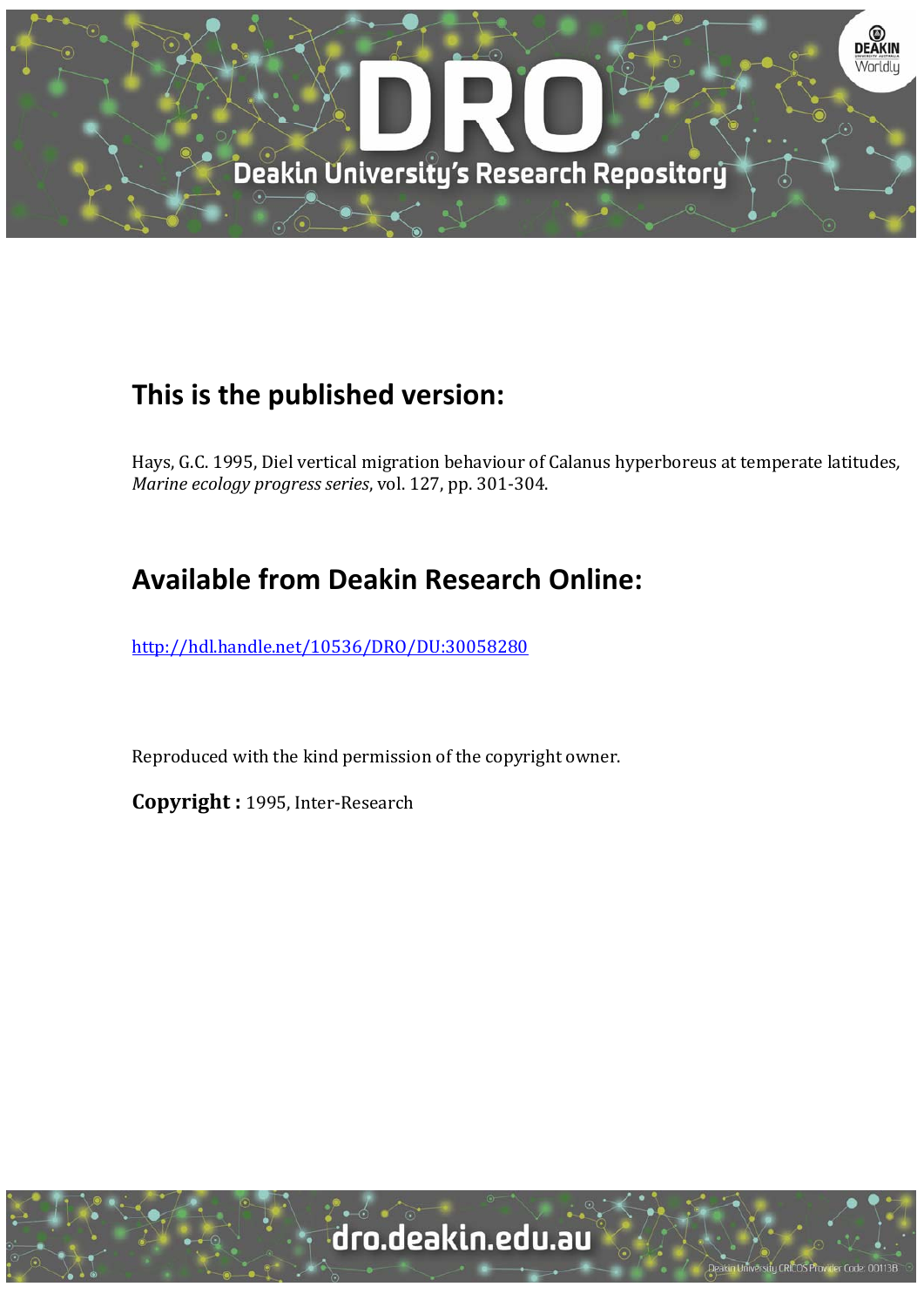**NOTE** 

## **Diel vertical migration behaviour of** *Calanus hyperboreus*  **at temperate latitudes**

### *G.* **C. Hays\***

**School of Ocean Sciences, University of Wales. Bangor, Gwynedd LLS9 SEY, United Kingdom** 

ABSTRACT. Samples historically collected and analysed by the Continuous Plankton Recorder survey in the North Atlantic and adjacent seas were used to examine temporal patterns in the near-surface abundance of copepodite stages V and V1 *Calanus hyperboreus* (n = a total of 32836 samples; mean latitude of samples = **54"** N. SD = 6.7'). The occurrence of CV and V1 *C. hyperboreus* was largely restricted to samples collected in April, May and June. During this period there was a diel cycle in near-surface abundance which was consistent with a normal pattern of diel vertical migration. For example, CV-V1 C. *hyperboreus* were 1.9 times more abundant at night than during the day, a difference which was highly significant (t-test,  $t_{5072} = 3.9$ ,  $p < 0.001$ ). The ratio of night:day abundance was similar in CV-VI *C. finmarchicus* (night:day abundance = 1.4), but markedly higher in CV-V1 *Metridia lucens* (night:day abundance = 12.3) and CV-VI M. *longa* (night:day abundance = 15.0).

KEY WORDS: *Calanus hyperboreus* - Diel vertical migration . Atlantic · Arctic · Continuous Plankton Recorder · O

Diel vertical migration by zooplankton, with the 'normal' pattern (NDVM) being for populations to occur nearer the surface at night than during the day, occurs widely and has been suggested to reduce the risk of individual mortality from visually orientating predators (cf. Lampert 1989). According to this 'predator-evasion' hypothesis, zooplankton use the ocean depths as a dark, day-time refuge where their probability of being perceived and hence consumed by visual predators is lower than if they remained near the surface; then, at night, when near-surface illumination levels drop, zooplankton ascend to the surface to feed. Several lines of evidence support the predator-evasion hypothesis. For example, in natural populations, NDVM has been shown to be more pronounced when the abundance of planktivorous fish is high (Gliwicz 1986); and, in

experimental enclosures, populations have been shown to switch from a non-migratory mode to a migratory mode upon the introduction of planktivorous fish (Bollens & Frost 1989). The predator-evasion hypothesis predicts that those species that are most susceptible to visual predators should exhibit the most marked NDVM. In copepods, susceptibility to visual predators is known to increase in larger and more heavily pigmented species; and, in further support of the predator-evasion hypothesis, it has recently been shown that, for 41 copepod taxa in the Northeast Atlantic, NDVM was apparently more marked in the larger and/or more heavily pigmented taxa (Hays et al. 1994).

In the Arctic during summer, however, results have been reported which appear to contradict the predator-evasion hypothesis. In particular, *Calanus hyperboreus,* which is a large copepod (e.g. mean prosome length given as 7 to 10 mm by Wilson 1932), does not appear to exhibit NDVM (cf. Kosobokova 1978, Sameoto 1984, Hansen et al. 1990). It is well known that many of the copepods that show the strongest tendencies to migrate are considerably smaller than *C. hyperboreus* (Hays et al. 1994). Therefore, if an absence of NDVM behaviour is a general trait for *C. hyperboreus,* then the predator-evasion hypothesis might need to be revised. Alternatively, the previously reported absence of NDVM behaviour in C. *hyperboreus* might simply be a consequence of the continuous daylight that exists in the Arctic during summer (Bogorov 1946).

To distinguish between these alternative possibilities, I use data historically collected by the Continuous Plankton Recorder (CPR) survey to quantify the NDVM behaviour of *Calanus hyperboreus* at temperate latitudes in the North Atlantic and adjacent seas, i.e. under conditions where there is a pronounced day/ night cycle.

<sup>&#</sup>x27;E-mail: prime@sos.bangor.ac.uk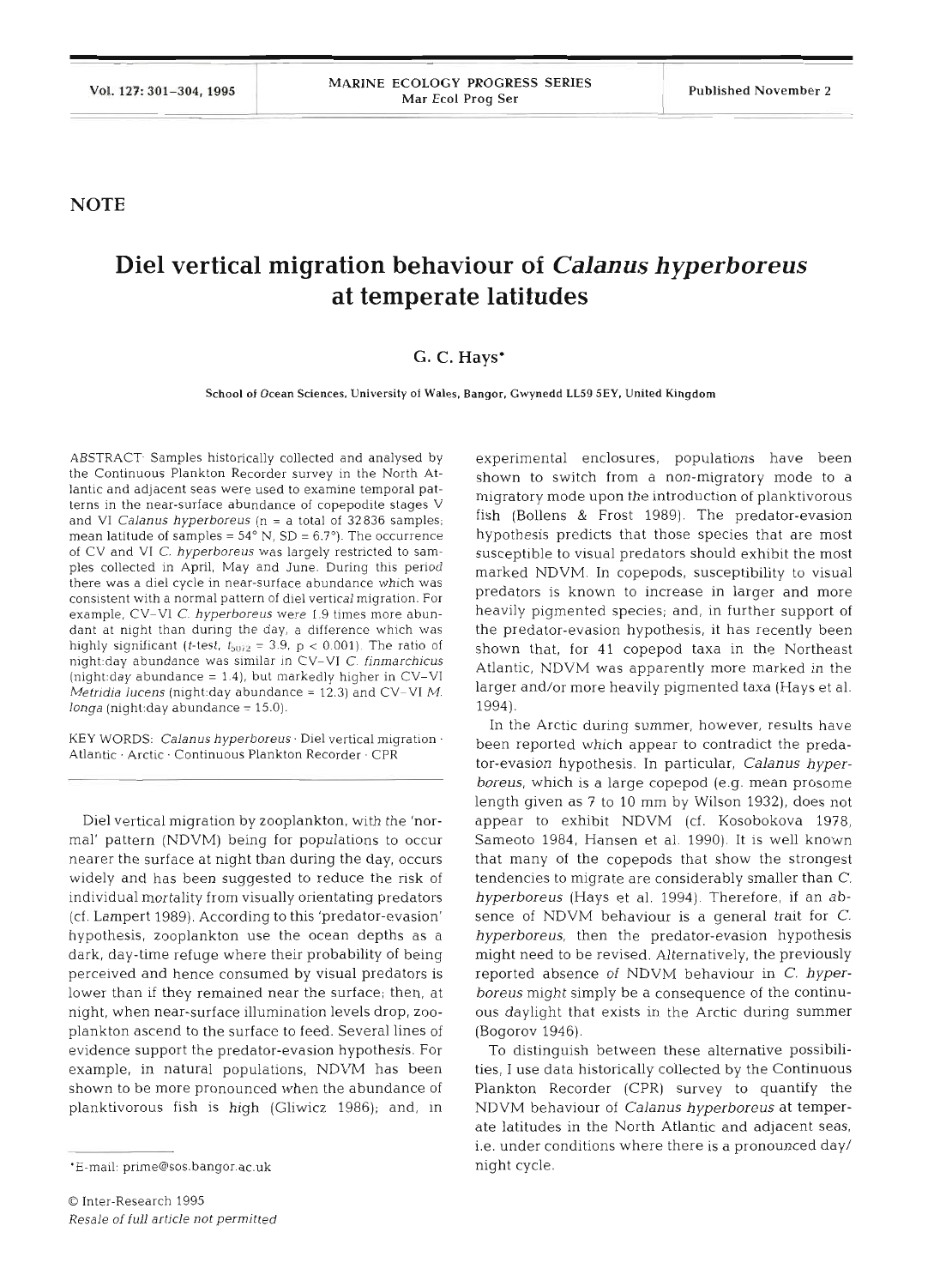

Fig. 1. (a) Areas (shaded) from which details of the temporal occurrence of copepodite stages V-V1 Calanus hyperboreus in the CPR samples were examined. (b) Mean abundance of CV-VI C. hyperboreus (specimens per sample  $\pm$  1 SE) in different months

Materials **and** methods. Samples were collected throughout the North Atlantic and adjacent seas between 1948 and 1992 (see Warner & Hays 1994 for full details of the tow routes) using CPRs towed from ships of opportunity in near-surface waters (mean depth 6.7 m; Hays & Warner 1993). Water entering the CPR was filtered through a 270 µm mesh and the resulting samples were preserved *in situ*  inside the recorder. On return of the CPRs to the laboratory, individual samples, each representing 10 nautical miles (approximately 18.5 km) of tow, were analysed using routine methods and the resulting data entered into an electronic data base (see Warner & Hays 1994 and references therein).

Previous studies have shown that, in the CPR records, copepodite stages V and V1 (CV and VI) *Calanus hyperboreus* tend to be caught mainly in 3 areas: off Newfoundland, Canada, south of Greenland and in the Norwegian Sea (Oceanographic Laboratory Edinburgh 1973) (Fig. 1a); so, for these areas, I extracted details of the position, local time and date of each sample and the abundance of CV-V1 C. *hyperboreus* from the CPR data base. For comparative purposes, the abundances of CV-V1 *C. finmarchicus,*  CV-V1 *Metridia lucens* and CV-V1 *M. longa* were also extracted for these samples. The sex and/or reproductive status of the specimens sampled by the CPR was not recorded.

Times of sunset and sunrise  $(0^{\circ}$  elevation of the sun) were determined using Telonics satellite predictor software (Telonics Inc., Mesa, AZ, USA).

Results. In the study areas a total of 32836 CPR samples were collected (mean latitude  $54^{\circ}$  N, SD =  $6.7^{\circ}$ ). CV-V1 *Calanus hyperboreus* were identified in a total of 880 of these samples ( $n = 5550$  specimens), with the mean latitude of these samples also being 54" N (SD 6.2"). There was a marked seasonal cycle in the abundance of CV-V1 *C. hyperboreus,* with high abundance in April, May and June (Fig. Ib). Examination of the diel pattern of abundance of CV-V1 C. *hyperboreus*  was therefore restricted to these 3 months (n = a total of 8186 samples collected, of which C. *hyperboreus* was identified on 817 samples). There was a clear diel cycle in abundance, with higher abundance at night than



Fig. 2. Mean abundances ( $\pm$  1 SE) of CV and VI of (a) Calanus hyperboreus, (b) C. finmarchicus, (c) Metridia lucens, and (d) M. longa over 24 h. Samples collected in April, May and June from the study areas (Fig. la). Times of sunrise and sunset on 15 May at **54"N** (the mean date and latitude of samples) are indicated by the dashed vertical lines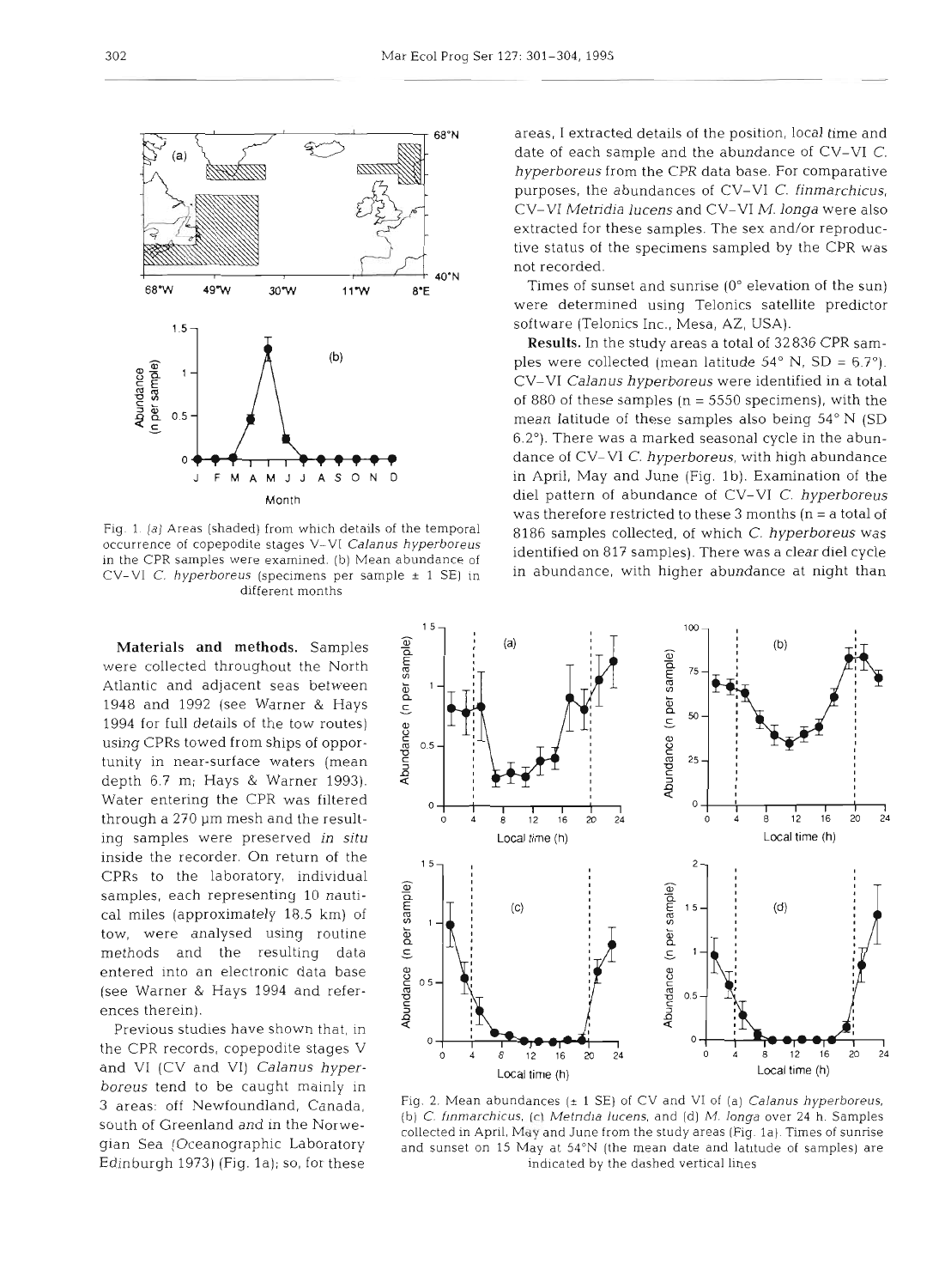Table 1 *Calanus hyperboreus, C. finmarchicus, Metridia lucens,* and *M. longa.*  Mean abundances (specimens per sample  $\pm$  1 SE) of copepodite stages V and VI from samples taken at night and during the day, ratios of night:day abundance, and the significance of these night/day differences (t-test).  $n = a$  total of 2779 night-time samples and a total of 5407 daytime samples

| Species         | Night<br>abundance    | Day<br>abundance      | Night:day<br>abundance | Significance                 |
|-----------------|-----------------------|-----------------------|------------------------|------------------------------|
| C. hyperboreus  | 0.96<br>$(\pm 0.096)$ | 0.51<br>$(\pm 0.061)$ | 1.9                    | $t_{5072} = 3.9$ , p < 0.001 |
| C. finmarchicus | 73.2<br>$(\pm 2.8)$   | 51.2<br>$(\pm 1.7)$   | 1.4                    | $t_{49B4} = 6.7$ , p < 0.001 |
| M. lucens       | 0.74<br>$(\pm 0.073)$ | 0.06<br>$(\pm 0.016)$ | 12.3                   | $t_{3031} = 9.2$ , p < 0.001 |
| M. longa        | 0.93<br>$(\pm 0.109)$ | 0.06<br>$(\pm 0.022)$ | 15.0                   | $t_{3009}$ = 7.7, p < 0.001  |

during the day (Fig. 2a). For example, the abundance of CV-V1 C. *hyperboreus* in samples taken at night was 1.9 times the abundance in samples taken during the day, a difference which was highly significant (Table 1).

Similarly, CV-V1 *Calanus finmarchicus,* CV-V1 *Metridia lucens* and CV-V1 *M. longa* all showed a diel cycle in near-surface abundance (Fig. 2b-d), with, for all these species, the abundance at night being significantly greater than the abundance during the day (Table 1). However, while all these species showed night/day differences in abundance, these differences were far more marked in the 2 *Metridia* species (night: day abundance = 12.3 and 15.0) than in the 2 *Calanus*  species (night:day abundance  $= 1.9$  and  $1.4$ ).

Discussion. *Calanus hyperboreus* showed a seasonal cycle of occurrence in the CPR samples that was largely restricted to 3 months of the year: April, May and June. When considering such seasonal patterns of occurrence, it must be remembered that CPRs sample at a fixed near-surface depth, and, as a consequence, seasonal variations in the vertical distribution of a species may produce seasonal variations in the observed abundance in the CPR records that do not reflect seasonal variations in the depth-integrated abundance (Rae & Fraser 1941). The restricted seasonal occurrence that was observed for C. *hyperboreus* (Fig. l b) might, therefore, be due to a seasonally restricted occupation of near-surface waters. In support of this suggestion, Dawson (1978) found that over a 22 mo period, CV-V1 *C. hyperboreus* occurred in surface samples during only a few weeks each year, while at other times they could be abundant, but only at greater depths.

The historically collected CPR records are potentially of great value for examining diel vertical migration by marine plankton due to the very large number

of samples that have been collected over very broad space and time scales (Warner & Hays 1994). Traditionally NDVM has been quantified by collecting samples at several depths during both day and night and examining day/night differences in these depth distributions (cf. Frost & Bollens 1992). This method is clearly not possible with the CPR data due to the fixed near-surface sampling depth. However, diel vertical migration may still be revealed in the CPR records by<br>day/night differences in abundance (cf. Hardv 1936. Rae & Fraser 1941). zooplankton is minimal. Increased This method of inferring NDVM from the CPR records assumes that diel variation in the avoidance of CPRs by

avoidance of a variety of plankton nets during the day as compared to during the night has, however, been documented previously and occurs, for example, because in daylight an approaching net may be seen earlier, and hence avoidance behaviour initiated sooner, than in the dark (McGurk 1992). Differential day/night avoidance of the CPR has not been measured directly. However, McGurk (1992) modelled the differential day/night avoidance by herring larvae of plankton samplers towed at a variety of speeds and showed that at a towing speed of  $2500$  mm s<sup>-1</sup> (the fastest speed examined), there was no differential day/night avoidance by herring larvae up to a size of approximately 10 mm. Since the CPR is typically towed at  $>6500$  mm s<sup>-1</sup> (Hays & Warner 1993), it can be inferred that the differential day/night avoidance by copepods is likely to be negligible.

During April, May and June at temperate latitudes, there was a clear diel cycle in the abundance of CV-V1 *Calanus hyperboreus* near the surface, which is consistent with a pattern of NDVM (Fig. la; Table l), i.e. a movement from greater depths during the day to shallower depths at night. The CPR results therefore suggest that the absence of NDVM reported previously in CV-V1 *C. hyperboreus* under conditions of continuous daylight in the Arctic summer is not a ubiquitous trait for this species. An absence of NDVM has also been reported for other species in the Arctic in summer (Bogorov 1946), and it has been suggested that this may be due to the lack of a sufficient change in light intensity to initiate migration, i.e. to the lack of the appropriate proximal cues (Buchanan & Haney 1980). Alternatively, or additionally, the absence of NDVM in the Arctic summer may reflect the lack of appropriate ultimate cues. An axiom of the predator-evasion hypothesis is that near the surface there is a diel varia-